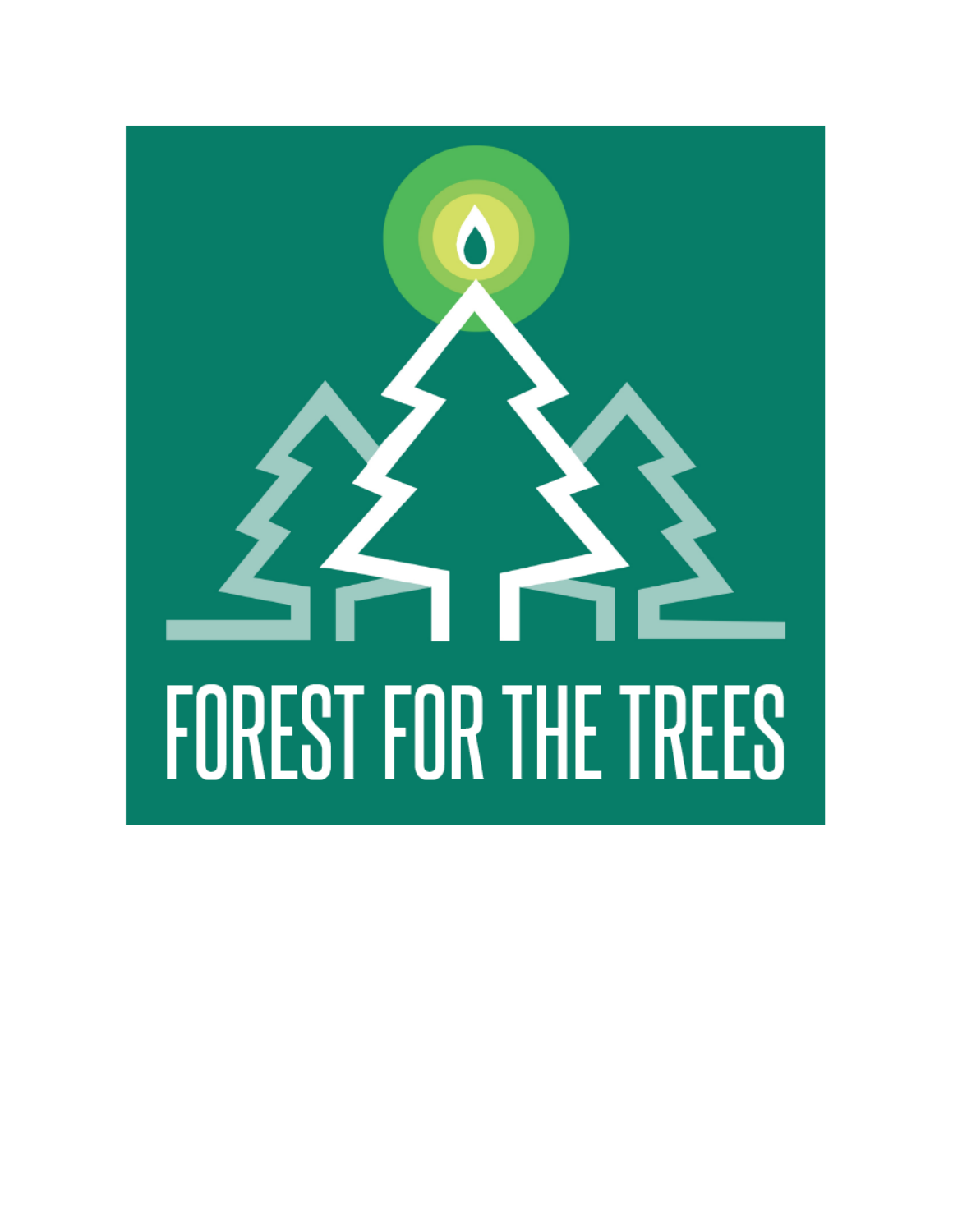# **Top 3 Overall Winners**

OUT OF CHANCES

By: Dr. Graham Block University of Colorado Internal Medicine Residency Program

"Well I have a lot of dreams," D hesitantly started. For the first time in the meeting, all eyes in the room shifted toward the sullen 29 year old sitting in the corner who, although the subject of the meeting, had allowed his mother and father to speak on his behalf for most of the time. In the room were 4 members of the palliative care team as well as me, representing the primary cardiology team. His eyes slowly rose and a suggestion of a smile came over his face. Over the course of the hospitalization, he had lost a significant amount of weight, and his growing beard barely covered the newly sunken recesses of his face. "I'm only 29. I'm still looking to meet someone. I'd like to start a family."

My contact with D during his 3 week admission had thus far been fairly limited to the medical realm. I had pre-rounded on him every day, dutifully paying careful attention to the level of his jugular vein. We had rounded each day as a team and sidestepped the hard questions. When I had walked by D several times a day as he stared from the hallway out toward the Rocky Mountains looming over the city of Denver to the West, I had trouble looking him in the eye. The week before, I had informed him and his mother (always at his bedside) that the cardiology team had decided, after another multidisciplinary discussion, that they were not going to replace his flailing aortic valve. "Without a new valve, you have a high chance of dying in the next few weeks to months from heart failure." I said in my best straightforward language; I was careful to avoid any false hope.

D was previously admitted for a month in the medical and cardiac ICUs, brushing perilously close to death for almost the whole duration of his stay. He had raging bacterial endocarditis, most likely caused by his struggle with heroin abuse and the unclean needles he used to get his fix. A miracle surgery restored him to some semblance of health. "Like seeing God…" his mother referred to her feelings of seeing the cardiac surgeon leaving the OR after the surgery.

Back at the meeting, his mother gazed at him intently. "He was all any mother could have hoped for." D blushed and looked at the ground, the exemplar of an embarrassed young adult whose mother will not shut up. "A model student. Polite. A great athlete. All the other mothers loved him. I couldn't have been more proud." "He loved all things outdoors," His father chimed in. "He's a great uncle. I just can't understand why he got into that stuff."

D left the hospital the first time with a stern warning. "This is your only chance for a new valve," the surgeon told him. He did not leave with a prescription for suboxone or a referral to a methadone center.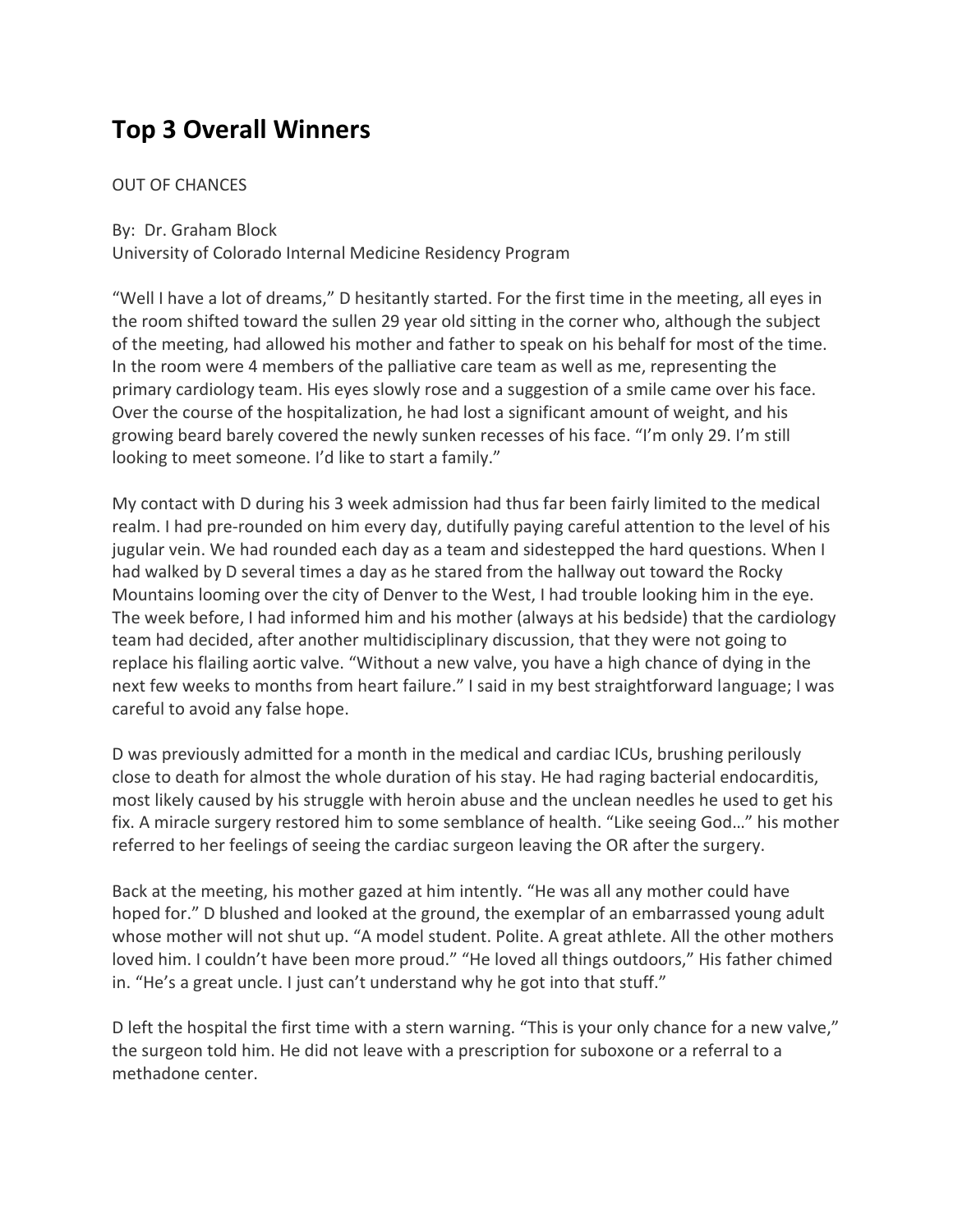Despite engaging in community resources, faithfully attending his appointments at the CEDAR center and eventually starting on suboxone ("The best thing that ever happened to me," he said), at some point in the year following year, D relapsed. Most people with opioid use disorder do. "When I get out of here," D said, "I want to work on my addiction."

He returned to the hospital in cardiogenic shock from his failing prosthetic aortic valve. The echocardiogram revealed a large vegetation. After his pre-operation evaluation with the anesthesiologists, his urine toxicity screen came back positive for heroin. The surgery was cancelled. He was informed by the surgeon, and then again by me, that he would no longer be a candidate for surgery.

"Won't" or "Can't?" His mother asked, tears welling in her eyes and eventually spilling forward onto her floral-printed dress. "They won't do the surgery, or they can't do the surgery. Won't or can't." D sat and stared at the ground. I did the same.

The answer was won't. He was out of chances.

I was left with questions that kept me awake night after night.

What does it mean to be out of chances, to have scratched every box on your lotto ticket? And who gives out the tickets?

How must it feel for the surgeon, to have reconstructed a model house with hundreds on hundreds of toothpicks and perfectly placed drops of glue just to have the patient smash that house with a powerful fist? How to approach that patient again with empathy and love?

How do we see the patient struggling with drug addiction? As a personal failure, a drop out, a victim of a disease? Or as "all any mother could have hoped for?"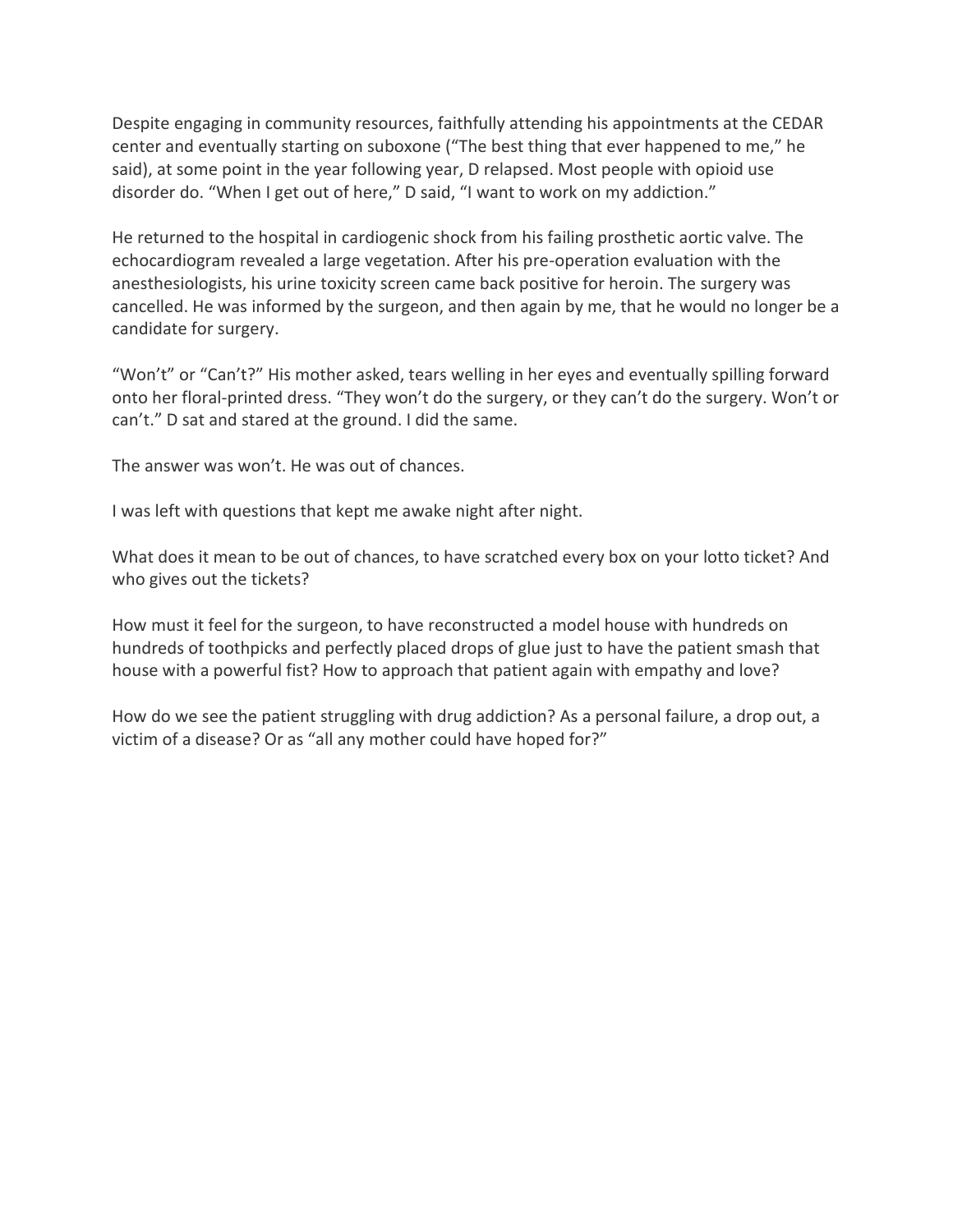### CROSS COVER

By: Dr. Jason John University of Colorado Internal Medicine Residency Program

"28-year-old woman with decompensated cirrhosis and hepatorenal syndrome complicated by hypervolemia and encephalopathy admitted for transplant evaluation. You might want to lay eyes on her at some point; she's definitely a watcher."

Victoria was one of 53 patients I was cross-covering for my co-residents that night. As one of the sicker patients on the hepatology service, however, I knew I would be paged about her before too long. Not half an hour later, the first came through.

"Victoria looks really uncomfortable," the nurse said. "She's due for Tylenol but I'm not sure it'll do much."

Accustomed to meeting profoundly ill people in the hospital, I was still taken aback by how sick Victoria looked at such a young age. She was lying in bed, eyes closed and grimacing, her face seemingly vacuum-packed over the skull beneath. Her belly appeared as though she was ninemonths pregnant.

"Hi, Victoria. I'm the doctor taking care of people overnight. How are you feeling?" The question felt stupid as I asked it.

Victoria briefly opened her eyes to acknowledge me, but quickly closed them. Tears began to stream down her face.

"I'm so uncomfortable," she whispered softly.

"I know. I'm going to give you some stronger pain medication."

"Thank you."

"I'll try to take the edge off, but we may have to tough things out a bit tonight. Your primary team needs to be able to wake you up in the morning."

"I understand."

The medication didn't help. The next night, Victoria's nurse again paged me within the first hour of my shift.

"Victoria got a paracentesis today, but now her blood pressure is pretty low. She was in the 90s/60s during the day, but now she's staying in the 70s/40s."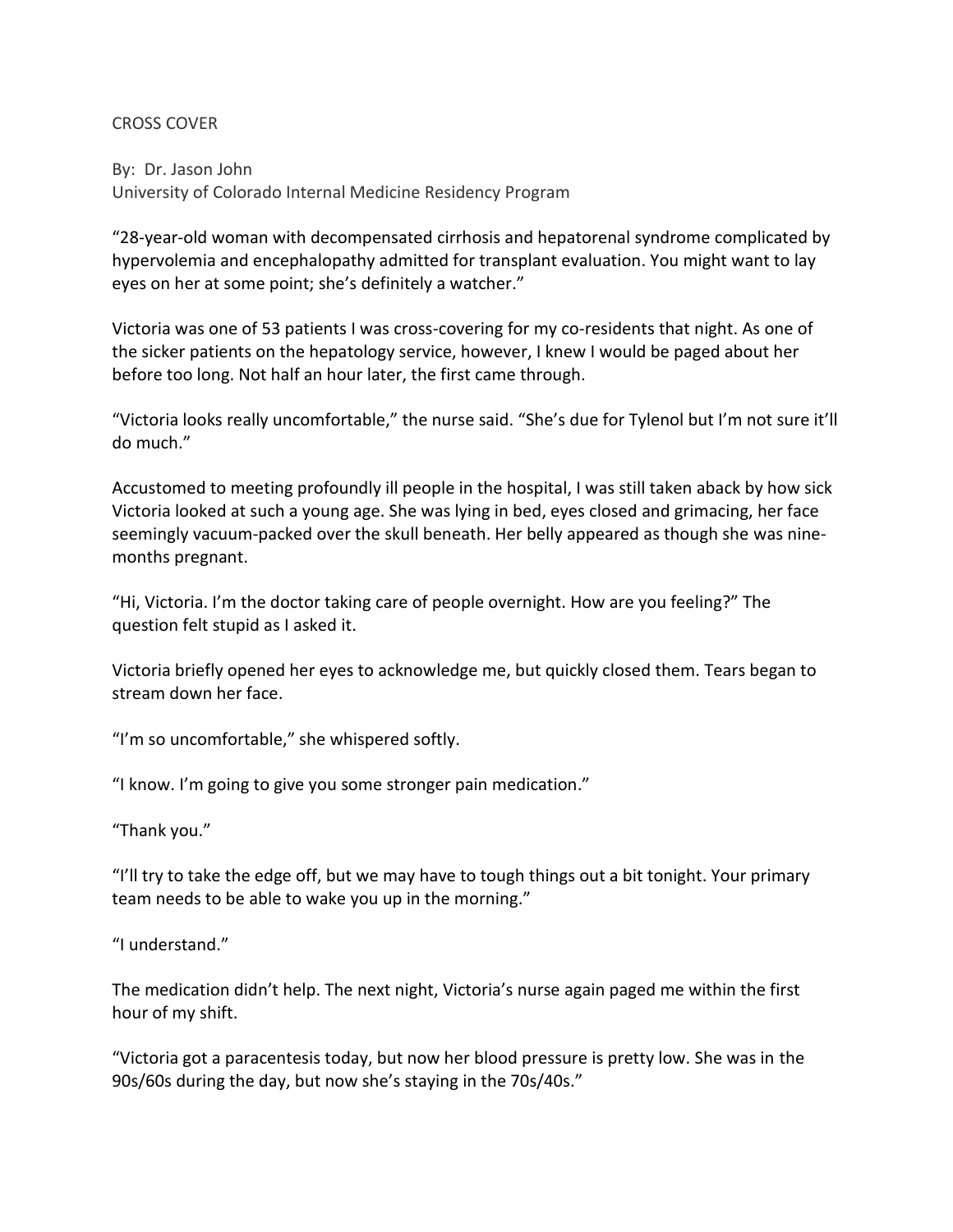"How are her other vitals? Is she symptomatic? Any evidence of bleeding?" I asked, thinking on my feet.

"She looks good and nothing else has changed. The numbers are just lower than they've been."

"Alright. I'll order albumin and some labs, and be over shortly"

The scene was immediately reassuring as I entered the room. Victoria was sitting in a chair, her belly now tiny like the rest of her, and…smiling?

"Hey, Doctor!" she merrily proclaimed.

"Hi, Victoria. Wow, you look great! I heard they drained your belly today."

"Yup! Twenty-five pounds!"

"I came by because your blood pressure is a little low. Any lightheadedness?"

"I don't know, maybe a little. I feel so much better though, and I might actually be able to sleep tonight."

I got paged two hours later. The albumin infusion was complete, and Victoria's blood pressure hadn't changed. She was sound asleep. The nurse asked me what I wanted to do. I told her to let Victoria sleep.

After a night off, I returned to the hospital for my first night doing admissions. At the beginning of the shift, I read through Victoria's chart from the previous day.

The hepatologists had determined she was not a transplant candidate, and they were not optimistic about her becoming one. Victoria was just too sick to tolerate such a major operation. She had been tearful during rounds that day and didn't want to participate in a family meeting planned for later that week.

With the admissions pager bound to go off any second, I wondered if I had time or if it was even my place to go visit Victoria. I wrestled with the idea for a few minutes, but finally yielded to the inexplicable something calling me there. Maybe a familiar face and distracting conversation would cheer her up a bit. But that hope was vanquished as soon as I entered her room.

Victoria was once again sitting in her chair, now angled away from the door. Her head was tilted downward, and as I walked around to face her, I discovered that her belly was larger and more distended than when I first met her.

"Hi, Victoria."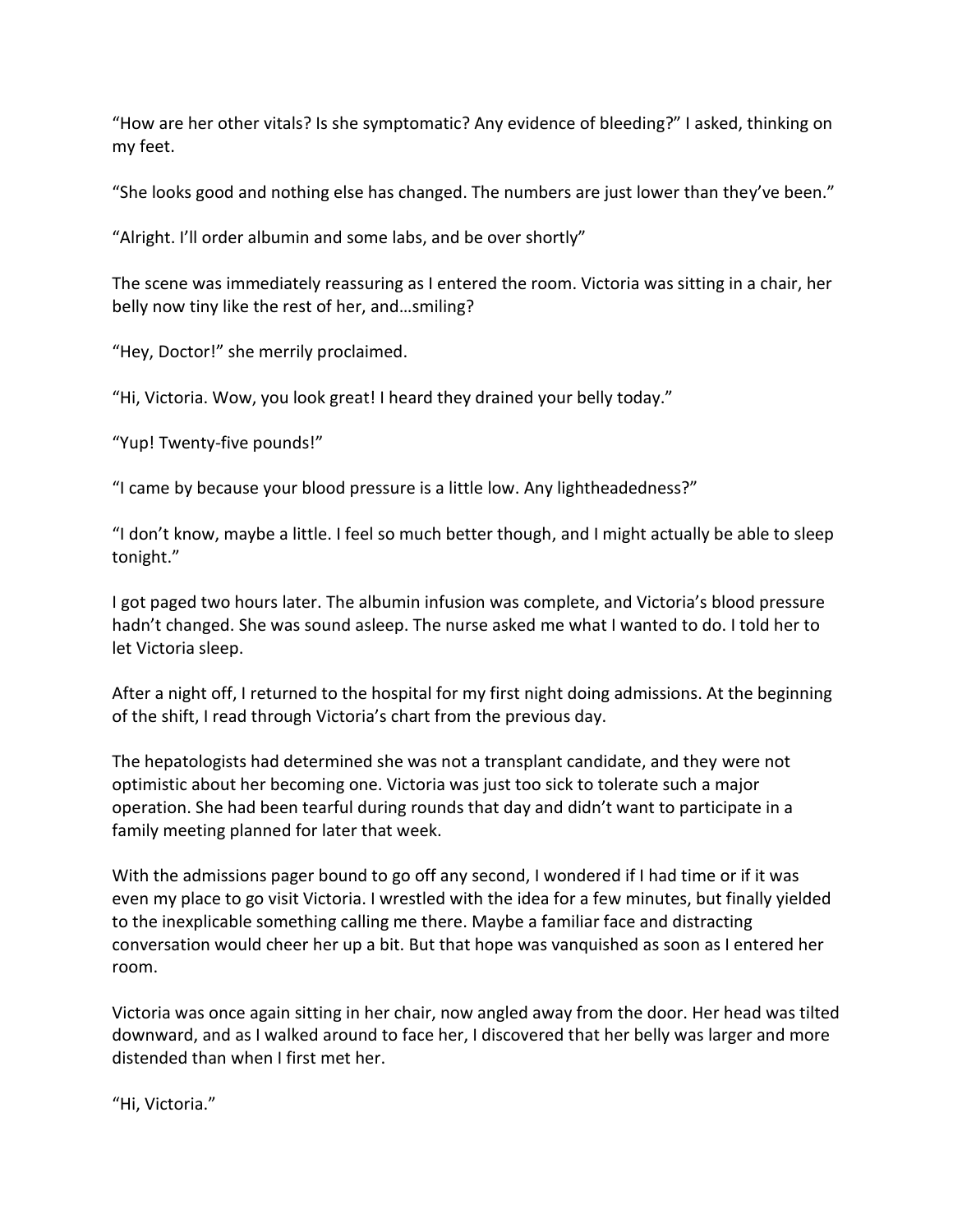She didn't respond, but instead softly wept. Her cheeks were red with discomfort and frustration.

"I heard you had a bad day, and I came to visit." I hoped my presence wasn't making a bad situation worse.

"I don't understand why I'm not getting better," she replied with univocal anger. "I do everything I'm told, and nothing changes."

"You're really sick," I replied as gently as possible.

"I know that!" Victoria opened her eyes and glared at me.

Disarmed and speechless, I knelt at her side as she continued.

"I know I'm sick. I just want to be able to sit and watch TV without so much pain, and to sleep. I don't even need to watch TV. I just want to sleep!"

I reached out to pat her shoulder, but merely felt a skeleton draped in a hospital gown. Victoria went on.

"I have a daughter, and I'm scared of her seeing me like this."

I remained at Victoria's side for the next ten minutes while she vented. Eventually, her nurse came in to hang another unit of blood and my pager went off. As I rose to leave, Victoria clutched my arm with surprising force.

"Thank you," she mouthed, the vexation subsiding for a fleeting moment.

The further I go in my medical training, the more I learn about the vast resources we have to help patients. But as mortal creatures, all human beings eventually develop a problem that a physician cannot solve. There is no formula for these situations. I educate and empathize. I hold hands and pat people on the back. I say sorry for things out of my control and listen as people take out their frustrations on anyone within earshot. One way or another, my message is always the same: I cannot fix you, but I am with you. Delivering it has been my most difficult task and sacred honor.

Victoria, whose real name is not Victoria, died a couple months after our last encounter. By that time, as it turns out, she didn't need a doctor. She needed a human being to stop talking and start listening. Though I met her in the waning days of her health and life, I choose to remember a different person that I came to know through social work notes, her family, and Victoria herself. Victoria was funny, she was a fighter, and she was a loving and devoted mother.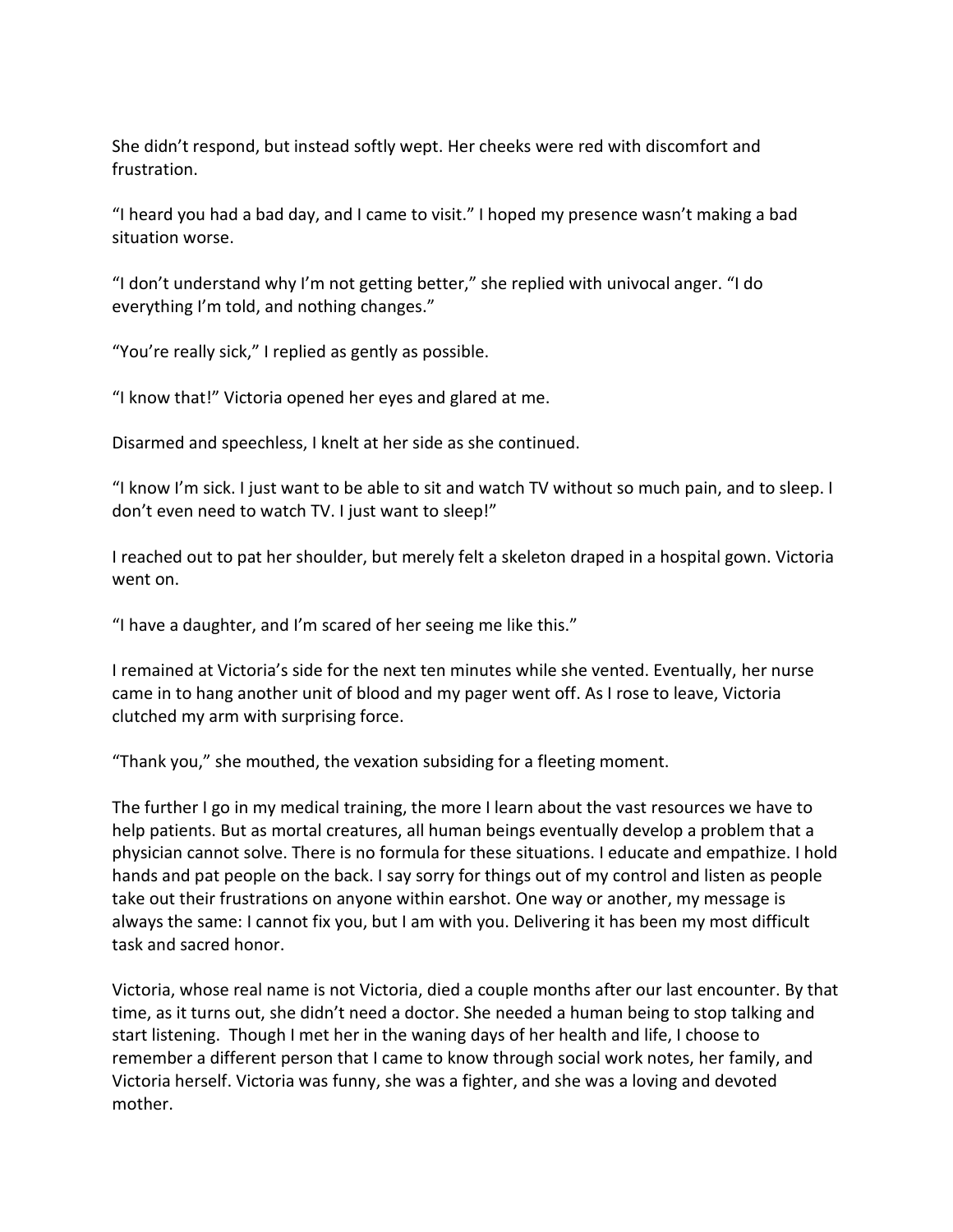## WHAT IS RIGHT AND WHAT IS EASY

By: Dr. Prashant Parmar St. Joseph Hospital Internal Medicine Residency Program

"We must all face the choice between what is right and what is easy" -Dumbledore.

Choosing the right path can be exhausting and frustrating, miring you deeper into the worst parts of humanity. But we still choose it; sometimes because of our colleagues. Sometimes because people are watching us. Sometimes we are being evaluated. We sometimes choose the right path so that we are recognized for doing a good thing. The need to be recognized is part of what keeps us going.

But this is what I teach my interns: there will be times when no one is watching, when it won't hurt to walk away, and when the easy path will make you feel better. At those times, they are the only one and there is no reward seen on the other side.

It is easy to say that you will choose the right path in front of an audience. Through the exhaustion, burnout, and anger, it is hard to do.

This is my story of that choice.

\*\*\*

In the EMR, notes are neat, distilled paragraphs summarizing an entire person. Patients, of course, are not charts. Sometimes their bodies or brains decide to misbehave with the plan outlined in a beautiful note (in my case, that the intern writes and I take the credit for with my addendum and signature).

Young. DKA. Homeless. Frequent flier. Frequently AMA. Any internal medicine doctor can fill in the blanks of her story. Add to this: Angry. Distrustful. Grating. Bitter. Hopeless. We both knew our scripts.

This time, though, there was more to her story than DKA. Prior to admission, she had been raped. And she knew that no one cared. She had walked out of Denver Health before coming to us without time to make a plan. The easy choice was to continue this trend; my hospital didn't have the SANE nurse, the kit, or the training to handle this story.

I, however, clearly cared. I wouldn't be the one to choose the easy path. And upon learning this story a well-connected friend gave me a local crisis line for her to call. I left the day satisfied; I went beyond treating her DKA..

I checked the next morning. Her lights were still off (like yesterday), blankets over her head (like yesterday). She refused to call the number, refused care, and followed the script of her story exactly.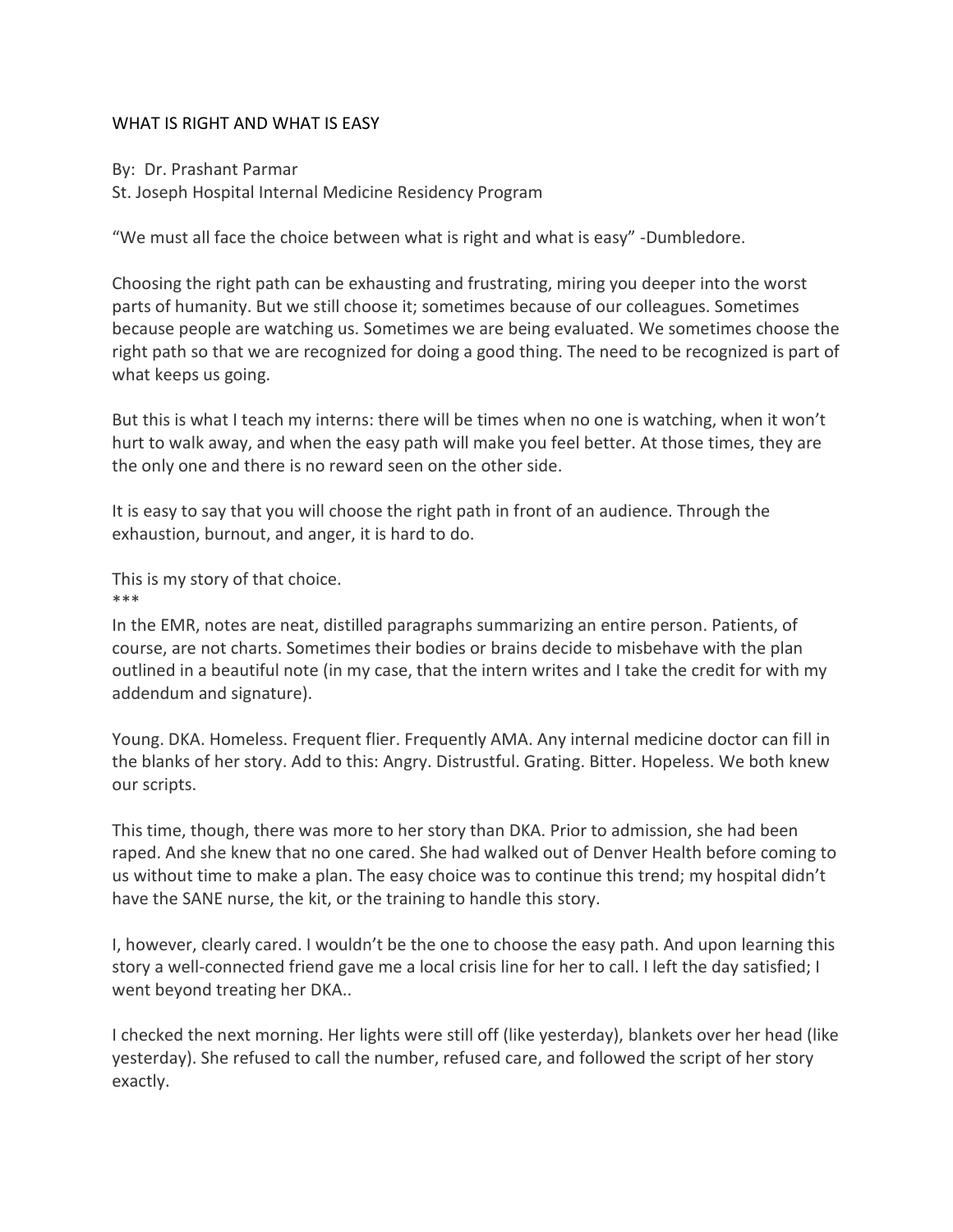I couldn't understand what went wrong in my plan, so I accepted her refusal and moved on.

At the end of the day, though, I broke my script. In between telling me to leave her alone, came the phrase "Why should I care. No one cares about me, and you don't either, so why should I bother".

Doctors operate in a world where we are trained to know the right thing. Our perspectives, therefore, can overlook or override others. Here is what I missed: a male authority figure just told her what to do and expected her to do it. Her power and choice had been forcibly taken, and my decisions on her behalf reinforced that world. In my desire to be a rescuer, I had almost once again made a choice that was easy for me but not right.

My script was not her script.

This was where I faced the easy path alone: I had tried and could walk away.

Instead, I tried something new. I asked permission to call for her and asked her for help. Maybe, I told her, we could figure this out together. Her "sure" was dismissive, defensive.

In the room, I pulled out my phone, called my wife and told her I wasn't joining her for dinner, called my intern and told him good luck for the next 4 hours (I assume his scared yelp meant he was totally ready for this). She listened to these calls. I dragged a stool next to her bed, picked up the phone and called the Blue Bench. I explained that my hospital had no SANE nurse, no kit, and no protocol.

She put me on hold.

I turned to my patient, who was staring at me completely baffled, and told her "I don't know what to do, and I need your help". And things changed from there.

One minute into the now-held call, my patient was talking to me. Five minutes in, she was laughing. She sat up, smiled, and started asking me about her options. When the advocate returned, she started telling her story.

Calls to the charge nurse, the case manager, and the house supervisor revealed that while I didn't have access to a SANE nurse or resources, I could coordinate with Denver Health.

I went back to ask her permission again. She was back on hold, but the room had hope. She told me about a women's shelter that the group could get her into and a way for her to report her story to the police.

Instead of undermining my patient's world, I found how to support it.

After four hours, a plan. The next day we would discharge her to Denver Health. There, a SANE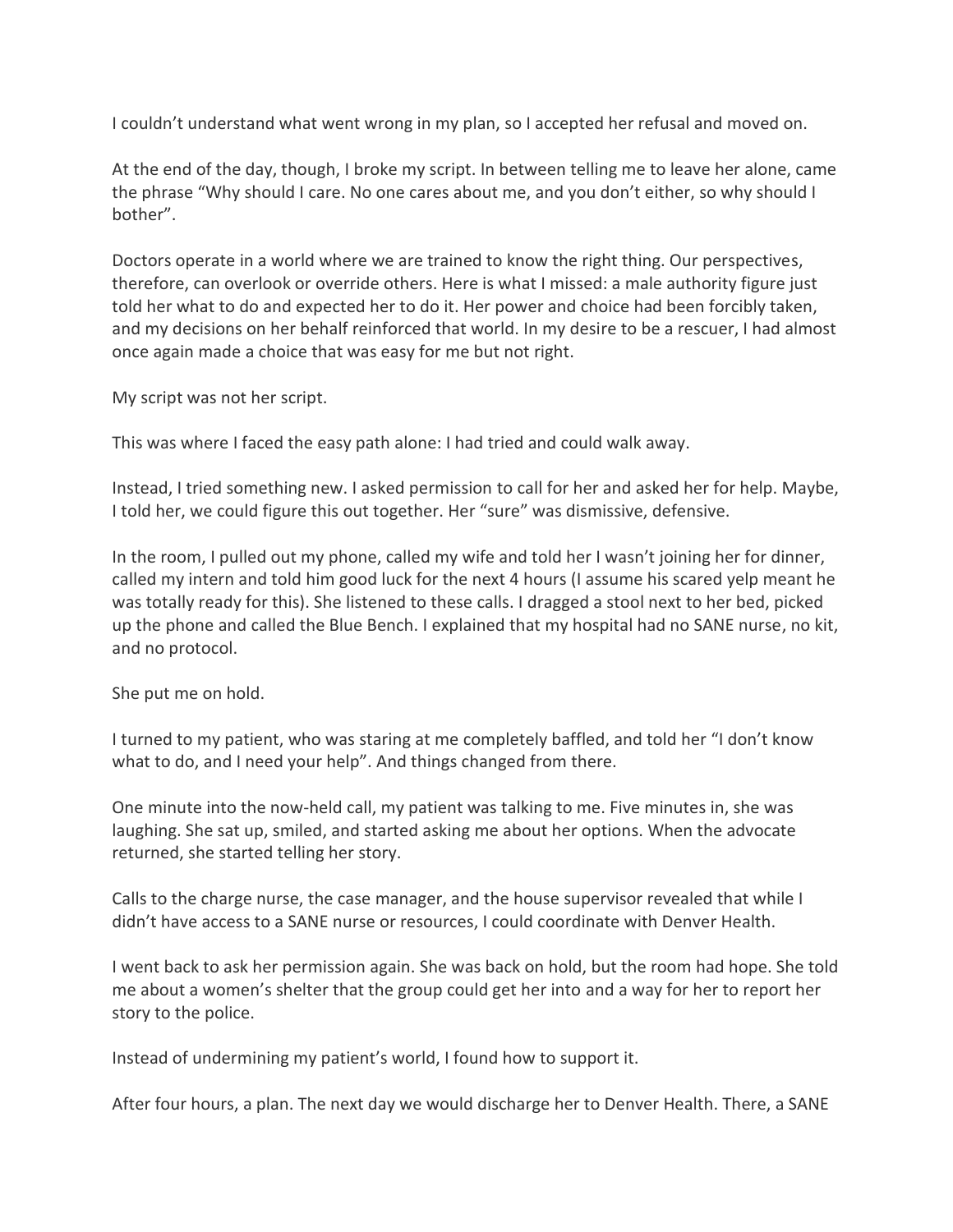nurse, police officer and the Blue Bench representative would be waiting. Then, arms full of resources, she could go to the women's shelter.

"Thank you for caring," she said. \*\*\*

Scripts go awry. It is easy to walk away when no one is watching. Not every path ends in a victory or a change.

When you are the only one who can, when you don't know the end, and when you don't know what to do, it takes strength to choose the right path..

I teach my interns this choice. Not for themselves, and not because other people are watching, but because when we are alone, it is still the right thing to do.

The Blue Bench is dedicated to changing the conversation about sexual assault. Their 24-hour crisis number is 303-332-7273.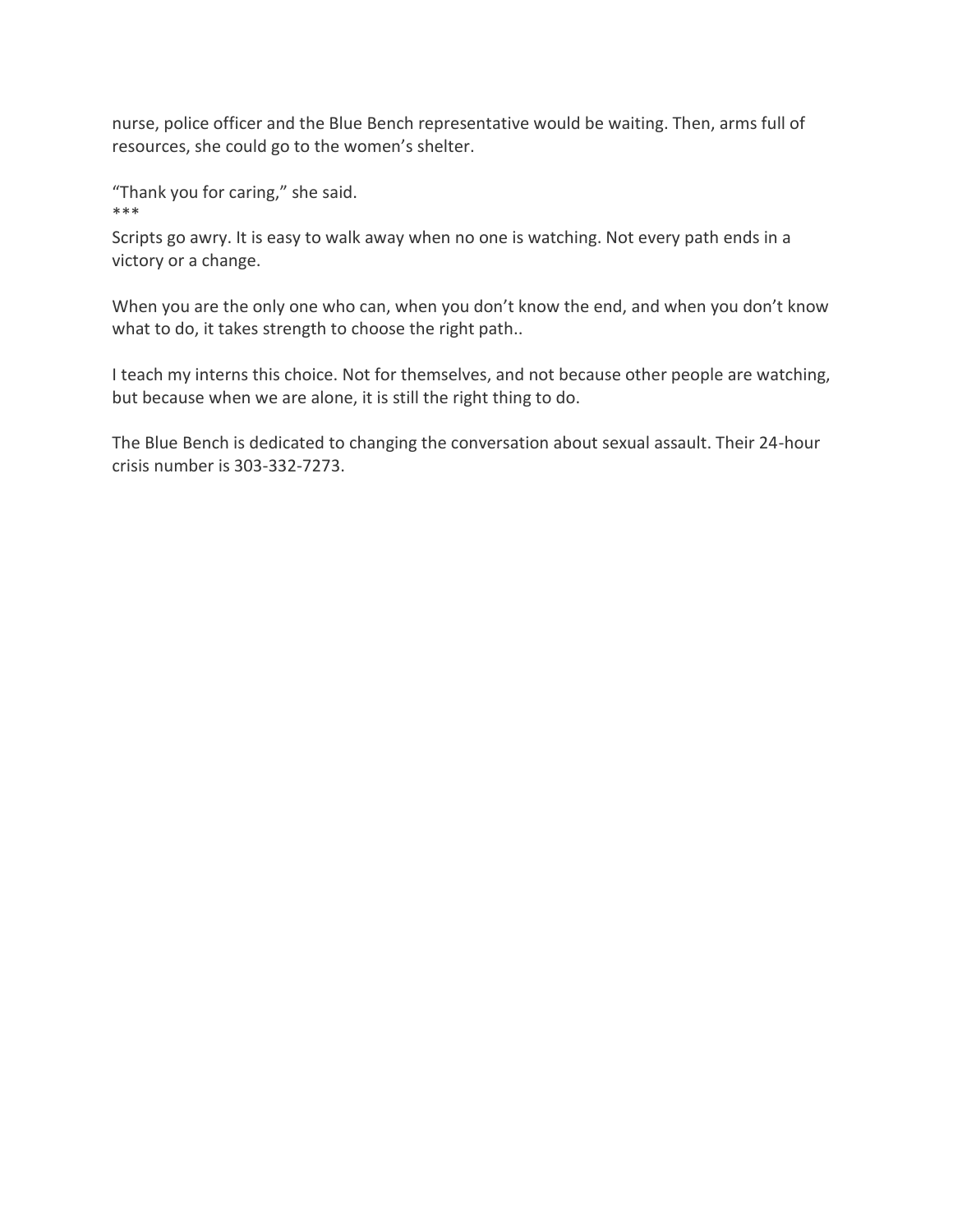# **Other Top Stories**

HEY SHORTIE!

By: Dr. Sneha Shah University of Colorado Internal Medicine Residency Program

"Hey Shortie!" That is how my most frequented primary care patient greets me every time I enter the room.

I first met this 6'1'', 290 Lb. man as a 5'2'', 105 Lb. intern – with little gravitas. As many of my patients do, he grilled me with questions like, "Are you old enough to be a doctor?" and "Where is your boss?" Adamant to prove my worth as a physician, I jumped right into bombarding him with evidence-based recommendations. I left that visit quite sure I'd never see him again.

5 weeks later, he returned having completed none of the tests I'd ordered nor having lost a single pound of weight. Frustrating! But this time he was wearing surgical scrubs. So, I abandoned the lecture I was about to launch at him and asked about the scrubs. This simple act has led way to a crumbling of the façade of evidenced recommendations and lectures to a strong therapeutic relationship.

Over that and the next many visits, I discovered the following: my patient used to be a surgical scrub tech but because of chronic knee pain, he lost focus to continue that work. Now, he worked graveyard shifts at Sam's Club in the meat department (but still liked to wear scrubs occasionally). He is divorced and responsible for his 14-year-old daughter half the time. Recently, he chose to move his sick, elderly mother in with him for whom he is now the sole caretaker. He copes with these stressors by drinking soda and eating junk food. While allowing his daughter to participate in extracurriculars, he has no time to exercise for himself. His previous doctors had never bothered to ask him any of this. And he'd never bothered to continue seeing them.

As the years have gone by, I've remained 5'2'', 105 Lb. but my patient is now 35 Lb. lighter. His blood pressure to entirely under control. He drinks no soda and cooks at home for those who depend on him. And even though we usually debate every recommendation for 20 minutes, ultimately, he does listen.

As physicians, a key strategy to surviving in the medical field is to compartmentalize and depersonalize. Yet, only when I bothered to discover the most intimate details about my patient's life, we materialized impactful and sustainable therapeutic plans. Because of this patient, I hold myself accountable: Whenever my mind tries to rush past a patient telling me their life story, I stop myself – and I listen! We must regain the confidence in ourselves to humanize our patients again. To find our patience again.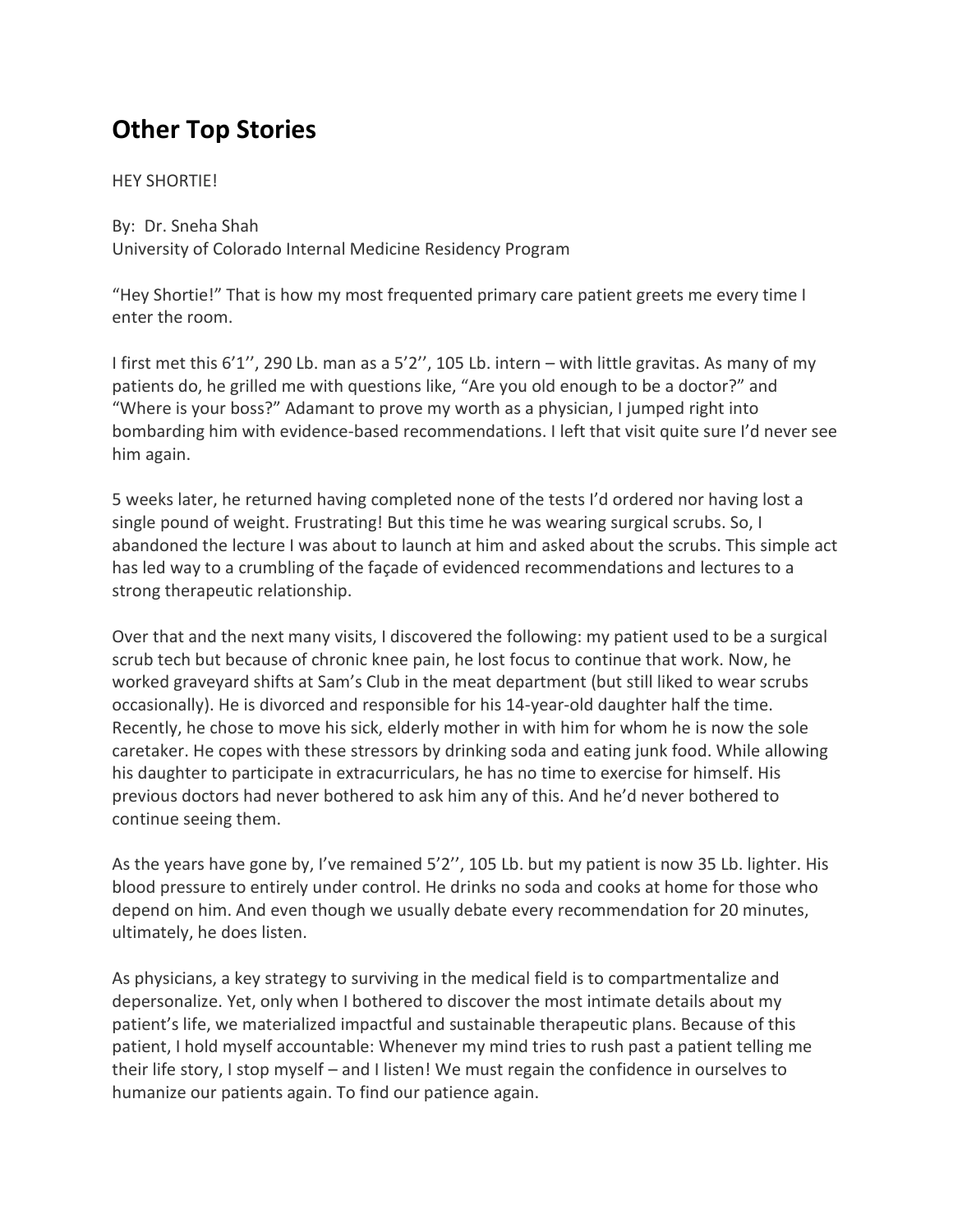In clinic, I've seen that patient more than any other. We continue to work together. The innocuous "Hey shortie!" disheartened me the first few times. Now those words reverberate the tall impact we've had on each other.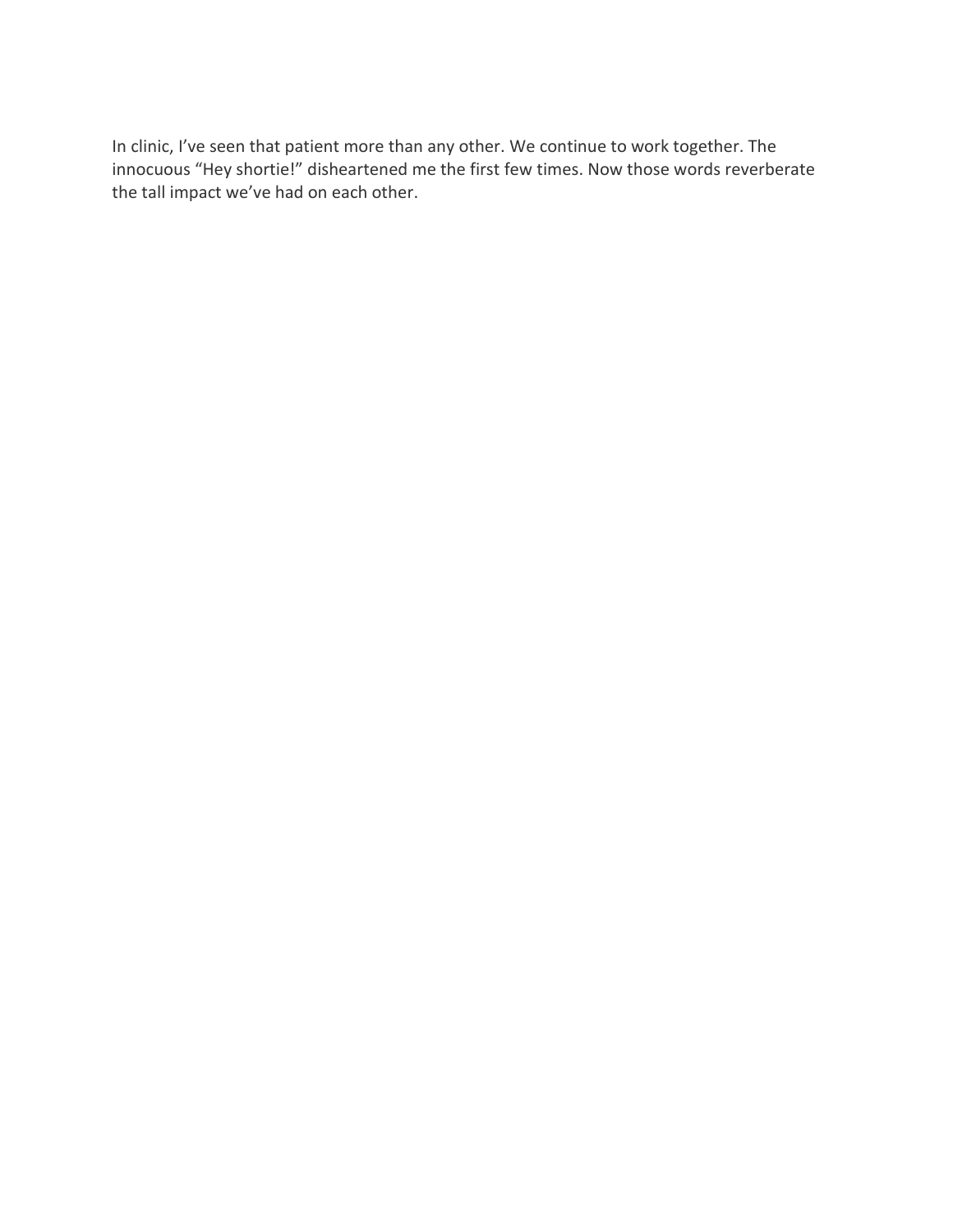### JOY ABOARD A SINKING SHIP

By: Dr. Kristina Barber

St. Joseph Hospital Internal Medicine Residency Program

Perfect, pure white orchids basking in the sunlight on a wooden shelf were the first things I saw as I entered my patient's room at 6:30 in the morning. This day was just like the last few. New issues had arisen overnight, and treatment ideas had already been exhausted. I sat next to my patient with my medical student in tow, feeling completely uncomfortable, pitying myself as I sat in my helplessness. We were all on the same sinking ship, despite my best attempts to plug up the holes.

The neuroticism and diligence that allows us in the medical profession to achieve our academic goals can also be our downfall when it comes to the gray zone and the times when despite our best efforts, patients do not get better. Medical school had not prepared me for times like these -times when I would need to sit with discomfort and not knowing. Over four years, I had memorized a million illness scripts and treatments to make patients better - each multiple choice question answered brought a patient to a better state of health. During clinical rotations, I had seen patients improve, and others who left the hospital to die. However, I had never been the culpable, responsible one because I was the medical student. I was never the doctor. I suppose I expected that having that MD behind my name would usher in more confidence and give me magical powers to always have another answer, another treatment, another idea. However, I have quickly learned that the doctor's white coat is not l ike those white orchids. It is not perfect or meant to be a thing at which to marvel or to be put on a pedestal.

Sitting there in my discomfort that day, I fell back on the thing I know how to do best – to be human. Later that day, my patient and I just sat together and talked for an hour. We talked some about her medical problems and her hesitant acknowledgement of her impending mortality. We talked mostly about her life. She told me about her recent safari to Tanzania with her husband of 50 some years to see the Big 5. She recounted how the lions roared and devoured their prey on the savanna. She talked about her love for gardening, and how she raised orchids like those in her hospital room. She even taught me how to care for them myself when I admitted to lacking a green thumb.

While we talked, my discomfort sat beside me, no longer consuming me, merely a quiet observer of this human connection. A sense of calm, of comfort seemed to fall over the room, as though we had found the silver lining in this terrible situation. We had found joy aboard this sinking ship. When I thought I had nothing left to offer as her doctor, I realized that I had everything I needed already – my human experience, time and compassion. A saying by one of my medical school teachers took on personal meaning that day - "Kindness is easy to administer and exceptionally well tolerated." Although this all did not change the fact that my patient pursued hospice and eventually passed away, she told me that day how that little bit of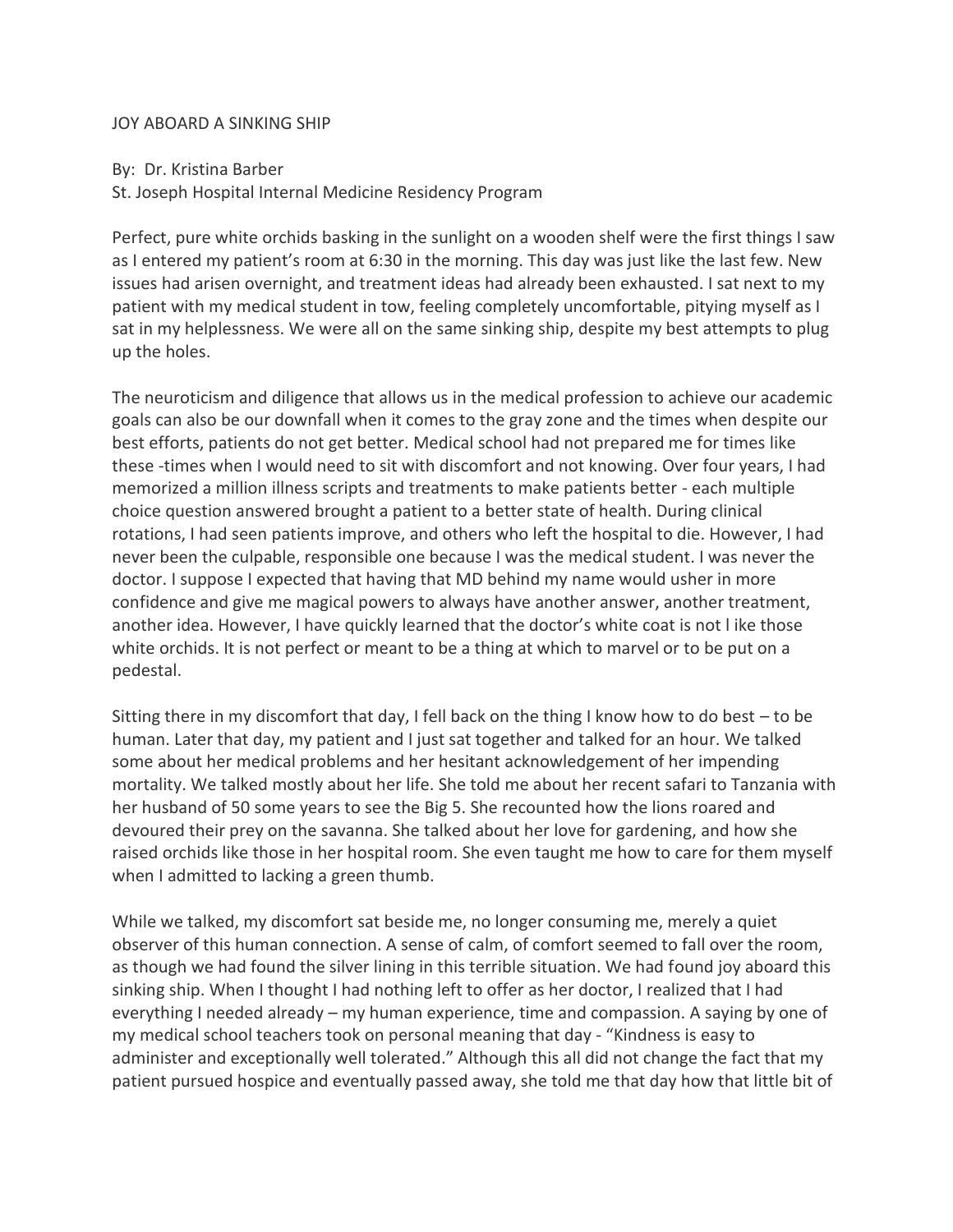extra time, extra care had made all the difference. Short of a complete cure, no lab test, no imaging, no medication that I know of has quite this effect.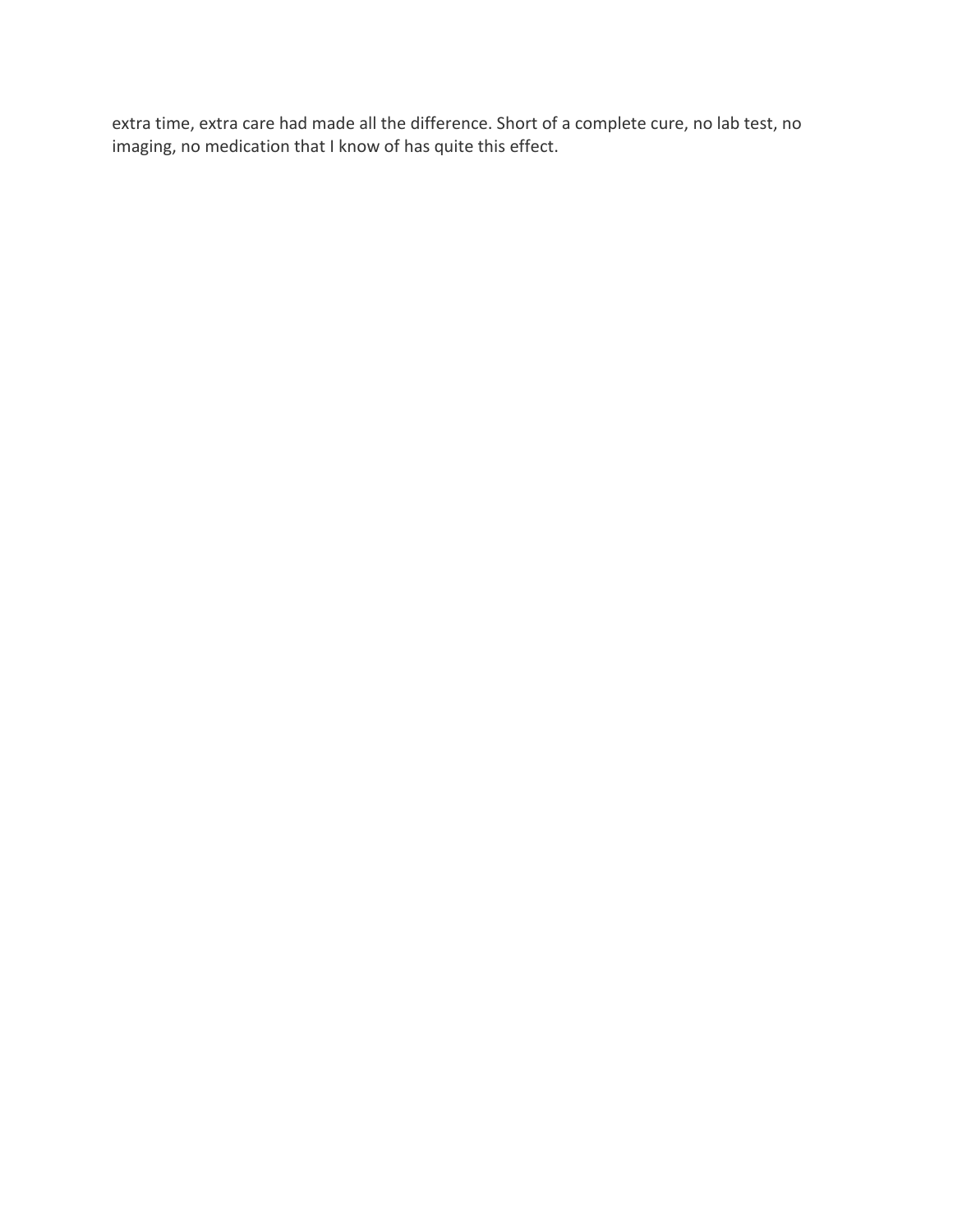## DEAR PATIENT, I CARE FOR YOU MORE THAN YOU EVER SEE

By: Dr. Maranda Herner University of Colorado Internal Medicine Residency Program

#### Dear Patient,

You see me early in the morning as I wake you up. I ask you a few questions and move your warm covers to examine you briefly. I am often in the room for 30 seconds to a few minutes, and considering the first 10-20 seconds you are only thinking of blinking to adapt to the light, it probably feels even shorter. Then you don't see me for a few hours until the team rounds again, or you may not see us if we happen to come by when you are elsewhere in the hospital getting your various tests. If we catch you, you hear us discuss recent findings and ideas about a plan for the day. Afterwards, we summarize for you, and try to include you in the ultimate decision. Likely we exchange pleasantries at the end, but it probably feels rushed and not enough. Sometime in the afternoon I may pop my head in to see how you are or update you on any changes or knew news. So in total, if I estimate a generous amount, we spend maybe 10 minutes together. How could you feel my dedication to you when you only see so little of me?

I spend so much more time caring for you than you ever see. I care about you more than you probably know, until now.

I arrive at the hospital early in the morning. First, the night resident tells me about any overnight events. Then I go to the computer and learn about the "chart you." I view your vitals - -those annoying checks of blood pressure, heart rate and oxygen that keep you up throughout the night. They are the best warning signs of something going wrong. I really care about them. Sometimes I walk up to the heart monitor machine itself and interrogate it. Next, I look through your labs-- those annoying pokes that wake you up when you had finally fallen asleep. They help me see how your body is responding or changing at a chemical level. I care about them a good deal, some more than others. Finally, I look to see if any of the image studies we ordered were done overnight (guaranteed no sleep now) or if any consultants had left evening notes suggesting we do something different. Oh and I look to see how much you have pooped and peed-- those silly hats in the toilet and urinals are so precious to me. Sometimes I care about these so much that I call the nurse to ask for details. Often times, other student and residents are looking over the "chart you" too, and we talk about "chart you." Finally, I scurry to your room to greet you. Before you have even woken up, I have already been thinking about you for an hour.

I spend so much more time caring for you than you ever see. I care about you more than you probably know, until now.

Next our team rounds on you, as you sometimes see and sometimes don't. Then I call a consultant doctor, a specialist in her/her field, and describe everything I know about you to him/her. We talk about what we think would be most helpful to you. Sometimes I spend hours